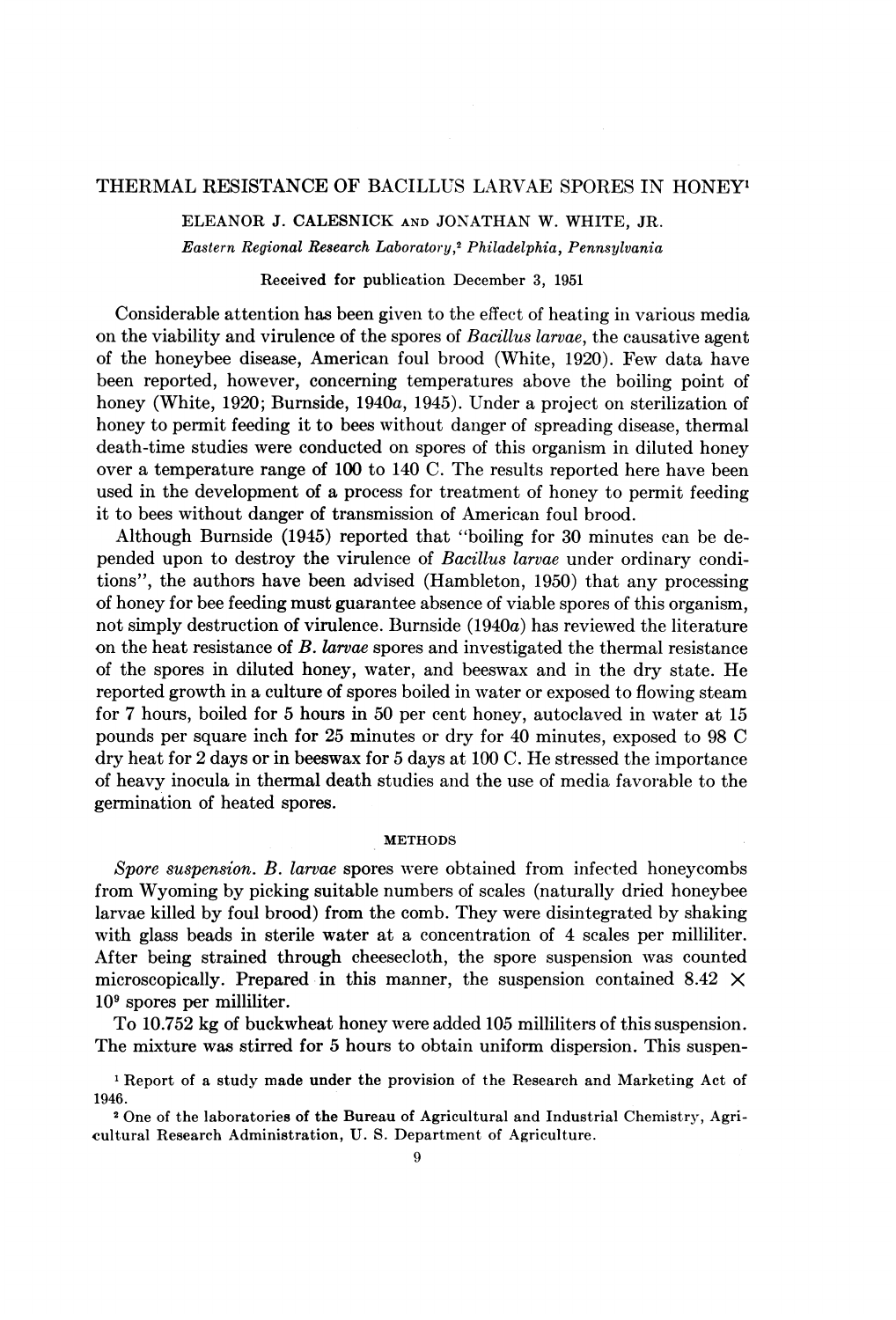sion of B. larvae spores in honey was used for the work reported below. It was calculated to contain 115  $\times$  10<sup>6</sup> spores per milliliter and found by counting at various times to contain 100 to 150  $\times$  10<sup>6</sup> spores per milliliter.

An electrically heated, agitated oil bath was used, thermostatically controlled at the desired temperature within  $\pm 0.4$  C. Standard pyrex thermal death-time (TDT) tubes, described by Bigelow and Esty (1920), were used; a wire rack was employed to immerse the tubes in the bath.

The spore-containing honey was diluted immediately before use to 55 per cent solids and acidified<sup>3</sup> with dilute  $H<sub>3</sub>PO<sub>4</sub>$  to pH 3.0, producing a final acid concentration of 0.2 per cent. The honey was pipetted in 2.3-ml portions into sterile TDT tubes, which were then sealed. Five such tubes were used for each timetemperature relationship. Tubes were heated by immersion in the oil bath at 100, 110, 121.5, and 132 C for various times.

Come-up time correction. A correction of <sup>3</sup> minutes and <sup>20</sup> seconds for time required for the tubes to reach the temperature of the bath was originally made, as suggested by Ball and reported by Sognefest and Benjamin (1944), for TDT tubes containing 60 per cent sugar solution held stationary in an oil bath. After the data were obtained, an approximate "z" value of <sup>26</sup> for the TDT curve  $($ " $z$ " = degrees F traversed by the curve in one logarithmic cycle) was calculated. Sognefest and Benjamin (1944) show corrections of come-up times for TDT tubes containing <sup>60</sup> per cent sugar heated in steam using "z" values of 14, 18, and 22. These data were extrapolated to " $z$ " = 26, yielding a value of 0.95 minutes. This was then multiplied by Ball's oil bath to steam time ratios of 3.30/1.30, yielding a final come-up time correction of 2 minutes and 25 seconds. The Sognefest and Benjamin values take account of the lethality of the come-up time. Desrosier and Esselen (1951) report that upon heating standard TDT tubes in an oil bath over the range of 225 to 250 C, "a previously determined correction of 2.3 minutes was allowed for the lag period". Small differences in lag time are important only when the heating time is relatively short. The values plotted in figure <sup>1</sup> are the total time in the bath less 2 minutes and 25 seconds.

After heating, the tubes were immediately immersed in ice water, cooling in a few seconds. Vhen there was insufficient time to culture the samples immediately, the tubes were refrigerated overnight and brought to room temperature the following morning. The tubes were opened, and 2.0 milliliters of honey were pipetted into a sterile 50-milliliter centrifuge tube. Twelve milliliters of sterile distilled water were added, and the tubes were centrifuged for <sup>1</sup> hour at <sup>a</sup> RCF of 850. The supernatant was replaced with 15 milliliters of the medium recommended by Katznelson and Lochhead (1944), and the tubes were incubated at 37 C. After 3 to 5 days, each culture was tested for the presence of nitrites, a presumptive test for B. larvae under these conditions (Sturtevant, 1932; Burnside, 1940b). All positive tubes were further examined microscopically for growth, with subculture if necessary to identify the organism. Tubes were incubated for

<sup>8</sup> Acidification to pH <sup>3</sup> was necessary to prevent <sup>a</sup> heat-caused precipitation in buckwheat honey.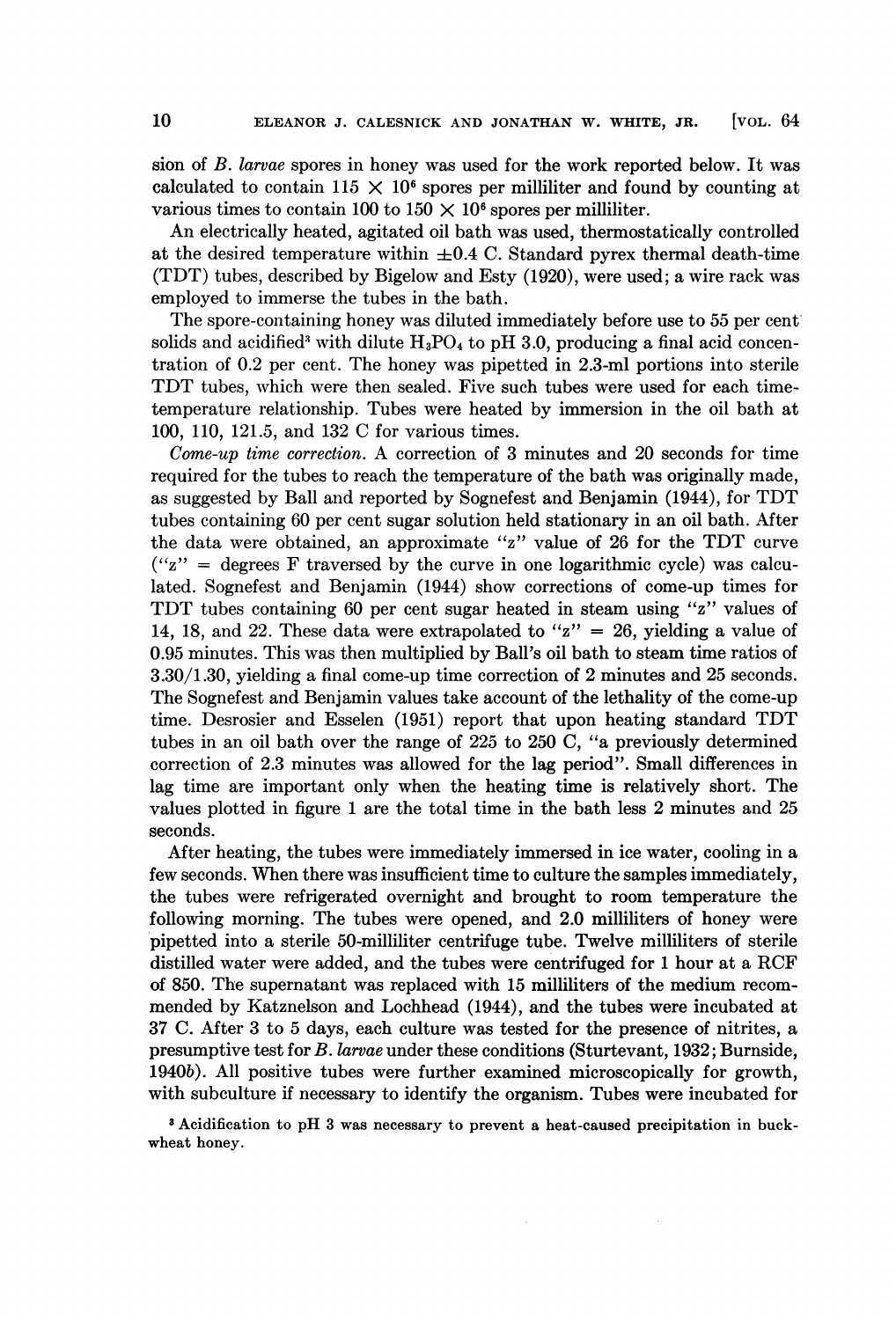<sup>30</sup> days before being discarded as negative. It was found that control TDT tubes contained more than 107 viable spores per milliliter.



Figure 1. Thermal resistance of Bacillus larvae spores in honey.

## **RESULTS**

The results are plotted in figure 1. The procedure outlined by Townsend, Esty, and Baselt (1938) was followed in establishing the curve; its semilogarithmic nature is evident. The figure shows that exposure to a temperature of 100 C for 160 minutes, 110 C (230 F) for 41 minutes, 121 C (250 F) for 8.67 minutes, or <sup>132</sup> C (270 F) for 1.9 minutes reduced the viable B. larvae spore population from <sup>107</sup> per milliliter to less than <sup>1</sup> per <sup>10</sup> milliliters in dilute honey at pH 3.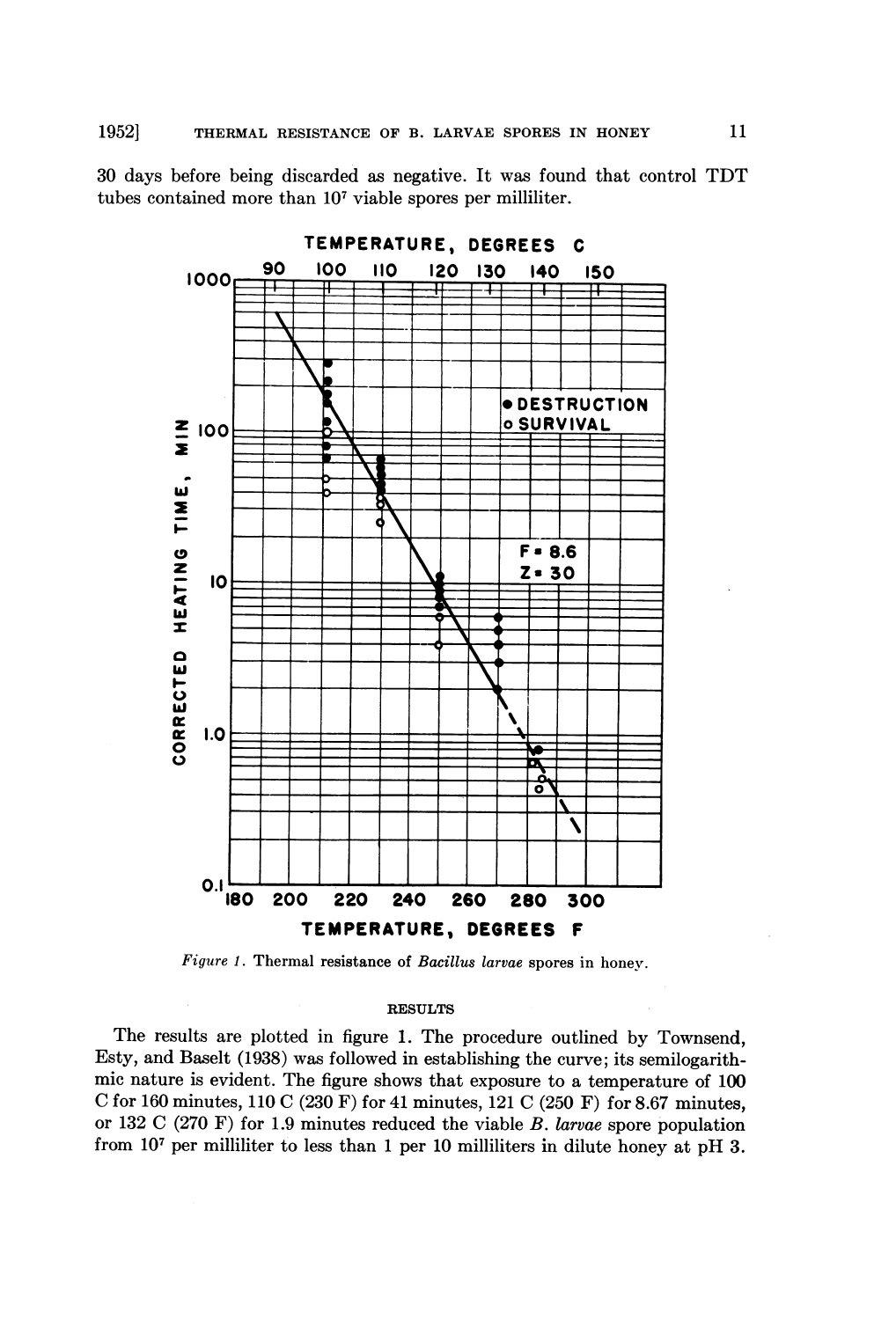The line in figure <sup>1</sup> has an "F" value of 8.6 (minutes at 250 F for destruction) and a "z" value of 30. These two constants permit reproduction of the curve.

Continuous sterilization process. The points shown on the figure near 285 F (140 C) were determined by a procedure different from that previously described. A continuous flow, high temperature, short time heating unit was constructed by modification of existing equipment. Employment of a variable delivery pump and several thermocouples made it possible to obtain accurate time-temperature data on its operation.

A spore suspension was prepared from infected combs by disintegration of 68 g of whole comb in 1,000 ml of water in a Waring blendor, followed by straining through cheesecloth. The resulting spore suspension contained  $2.32 \times 10^9$  spores

| RUN NO.          | <b>INOCULUM</b>     | <b>PREHEAT</b> |       | HOLD |       | RATE OF<br><b>FLOW PER</b> | NO. POSITIVE       |
|------------------|---------------------|----------------|-------|------|-------|----------------------------|--------------------|
|                  |                     | Time           | Temp  | Time | Temp  | HOUR                       | <b>SUBCULTURES</b> |
|                  | spores per ml       | sec            | C     | sec  | С     | gal                        |                    |
|                  | $140 \times 10^6$   | 2.0            | 138.3 | 40   | 138.9 | 25                         | 1 of 10            |
| $\boldsymbol{2}$ | $140 \times 10^{6}$ | 1.4            | 138.9 | 27   | 140.0 | 37                         | 4 of 10            |
| 3                | $190 \times 10^6$   | 2.4            | 138.9 | 49   | 140.0 | 20                         | $0$ of $10$        |
| 4                | $190 \times 10^6$   | 1.6            | 139.5 | 32   | 140.5 | 31                         | $1$ of $10$        |

TABLE <sup>1</sup>

Continuous process heating of honey containing Bacillus larvae spores

TABLE <sup>2</sup>

Thermal resistance of Bacillus larvae strains in dilute honey at 110 C

|                  | spores per ml                                                          | sec     | $\mathcal{C}$ | sec           | C                            | gal      |                                 |  |
|------------------|------------------------------------------------------------------------|---------|---------------|---------------|------------------------------|----------|---------------------------------|--|
| 1                | $140 \times 10^6$                                                      | 2.0     | 138.3         | 40            | 138.9                        | 25       | $1$ of $10$                     |  |
| $\boldsymbol{2}$ | $140 \times 10^{6}$                                                    | 1.4     | 138.9         | 27            | 140.0                        | 37       | 4 of 10                         |  |
| 3                | $190 \times 10^6$                                                      | 2.4     | 138.9         | 49            | 140.0                        | 20       | 0 of 10                         |  |
| 4                | $190 \times 10^6$                                                      | $1.6\,$ | 139.5         | 32            | 140.5                        | 31       | $1$ of $10$                     |  |
|                  |                                                                        |         |               |               |                              |          |                                 |  |
|                  |                                                                        |         |               | TABLE 2       |                              |          |                                 |  |
|                  | Thermal resistance of Bacillus larvae strains in dilute honey at 110 C |         |               |               |                              |          |                                 |  |
| <b>SOURCE</b>    |                                                                        |         |               |               | <b>SURVIVAL</b><br>min<br>37 |          | <b>DESTRUCTION</b><br>min<br>41 |  |
|                  |                                                                        |         |               |               |                              |          |                                 |  |
|                  |                                                                        |         |               |               |                              |          |                                 |  |
|                  |                                                                        |         |               | 32<br>${<}25$ |                              | 36<br>25 |                                 |  |
|                  |                                                                        |         |               |               |                              |          |                                 |  |
|                  |                                                                        |         | 32            |               | 36                           |          |                                 |  |
|                  |                                                                        |         |               | ${<}25$       |                              | 25       |                                 |  |

per milliliter. To 19.303 kg of fall flower honey were added 920 ml of the spore suspension, followed by 5 hours' stirring. The honey was found to contain  $140 \times 10^6$  spores per milliliter, and showed growth of B. larvae in culture at the  $10^{-8}$  dilution. It was diluted to 54 per cent solids and acidified to pH 3.0 with phosphoric acid. This solution was pumped through the heating unit, which was operating at the desired temperature and pumping rate on dilute honey. The spore-containing honey was passed through the unit at a rate of 25 gallons per hour, which was calculated to heat the material to 138 to 140 C in 2 seconds and provide 40 seconds holding time at that temperature. The superheated material was released through a valve to a vapor-liquid separator at atmospheric pressure, instantly cooling it to the boiling point, and the vapor produced was separated from the liquid stream. Samples of the hot liquid were taken from a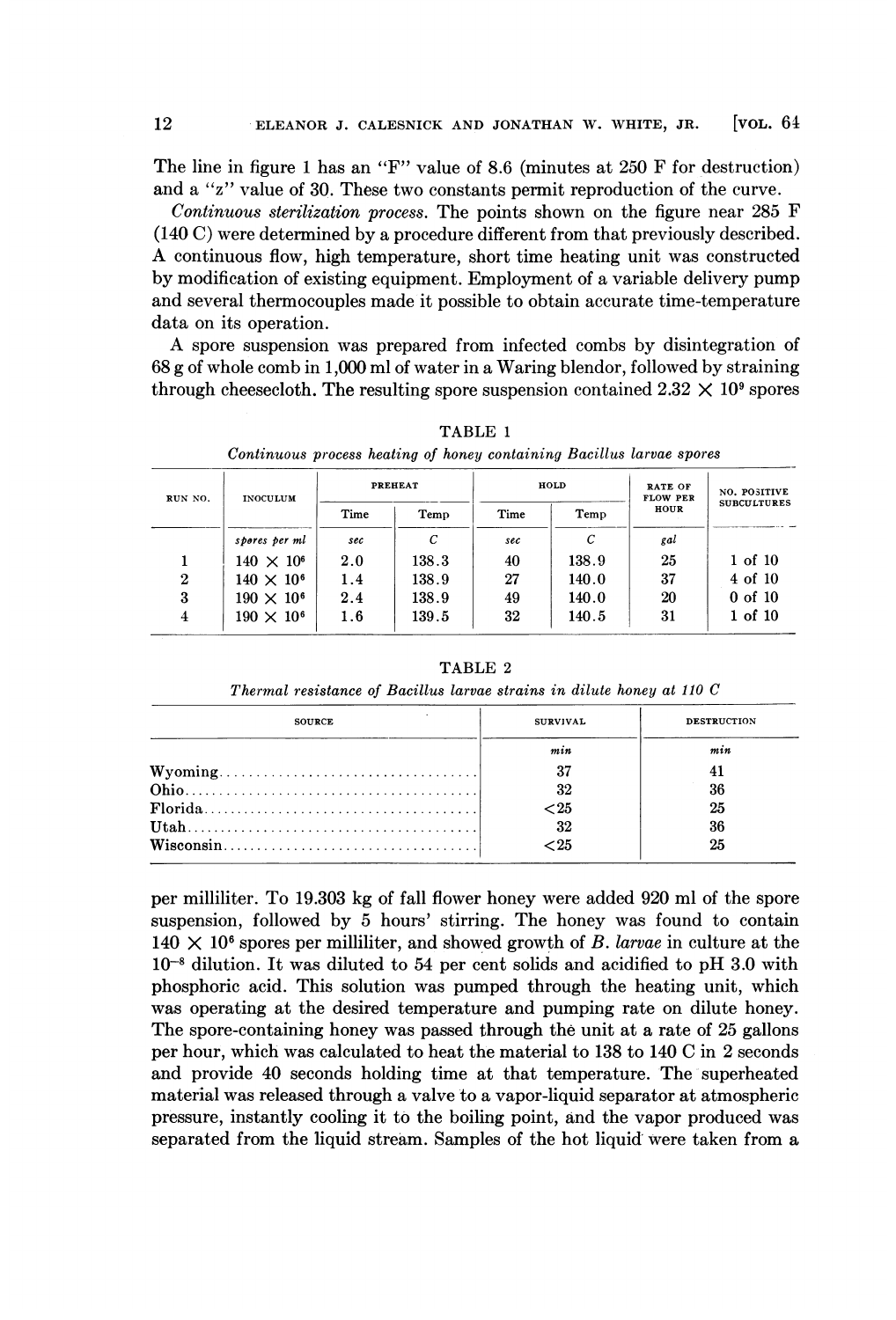T-tube for culturing tests. After the samples were taken, the pumping rate was increased to 37 gallons per hour, corresponding to a 1.4-second come-up time and a 27-second holding time at 140 C. Samples were taken under these conditions and cultured.

Another similar experiment was conducted in which the times of heat exposure were different. Table <sup>1</sup> shows the results and operating data. Ten 5-ml subsamples from each run were cultured; of these growth was shown in the following: run 1, 1; run 2, 4; run 3, 0; and run 4, 1. These points, shown in figure 1, serve to substantiate the extrapolation of the TDT curve to this temperature.

Thermal resistance of several strains of B. larvae spores. The thermal resistance of four additional strains of B. larvae spores was determined by the tube method at 121 C. The strains originated in Florida, Ohio, Utah, and Wisconsin. The spore concentration in each case was adjusted to the same level as used for the Wyoming spores. As may be seen in table 2, none of these strains showed thermal resistance greater than that of the Wyoming strain (figure 1). In view of the degree of variation encountered among strains in this respect, it is possible that strains exist with greater thermal resistance.

Effect of bactericidal agents on  $B$ . larvae spores in honey. Before these TDT studies were undertaken, some effort was made to find a material which would be toxic to B. larvae spores in honey, either alone or in conjunction with heat treatment. A series of compounds was tested in honey, both alone and with autoclaving at 15 pounds per square inch for 5 to 30 minutes. After treatment, the spores were centrifuged from the honey and washed twice with water to eliminate any effect of residual material on subsequent culture tests. The materials tested and the maximum concentrations (in per cent) were: sodium benzoate, 1; sodium sulfite, 1; hexylresorcinol, 0.1; iodine, 0.5; propylene oxide, 2; subtilin,<sup>4</sup> 0.1; sodium dehydroacetate,<sup>5</sup> 0.1; neomycin,<sup>6</sup> 0.1; and the following quaternary ammonium salts<sup>7</sup> at concentrations up to 1 per cent; Hyamine 1622,8 Hyamine 2389,8 BTC,9 Tetrosan,9 LPT-927-1E,9 Roccal, and Emulsept.

None of these compounds was completely effective as a sporicidal agent against B. larvae spores in honey, although propylene oxide effected a marked reduction in spore population without autoclaving, and the first, third, and fourth quaternary salts listed permitted reduction of autoclaving time at 15 pounds per square inch from  $25$  to 10 minutes at 0.1 per cent concentration to kill about  $10^8$  spores per milliliter in honey. At this level, however, the quaternary compounds proved too toxic to honeybees for practical use in this manner.

Katznelson (1950) has discussed the influence of various antibiotics and sulfa drugs on B. larvae, primarily the vegetative form, both in vivo and in vitro. He

4Supplied through the courtesy of Merck and Co., Rahway, New Jersey.

<sup>5</sup> Supplied through the courtesy of Dow Chemical Co., Midland, Michigan.

<sup>6</sup> Supplied through the courtesy of Upjohn Co., Kalamazoo, Michigan.

<sup>7</sup> Mention of trade names does not imply indorsement of such products by the Department of Agriculture over similar products not mentioned.

<sup>8</sup> Sapplied through the courtesy of Rohm and Haas Co., Philadelphia, Pennsylvania.

<sup>9</sup> Supplied through the courtesy of the Onyx Oil and Chemical Co., Jersey City, New Jersey.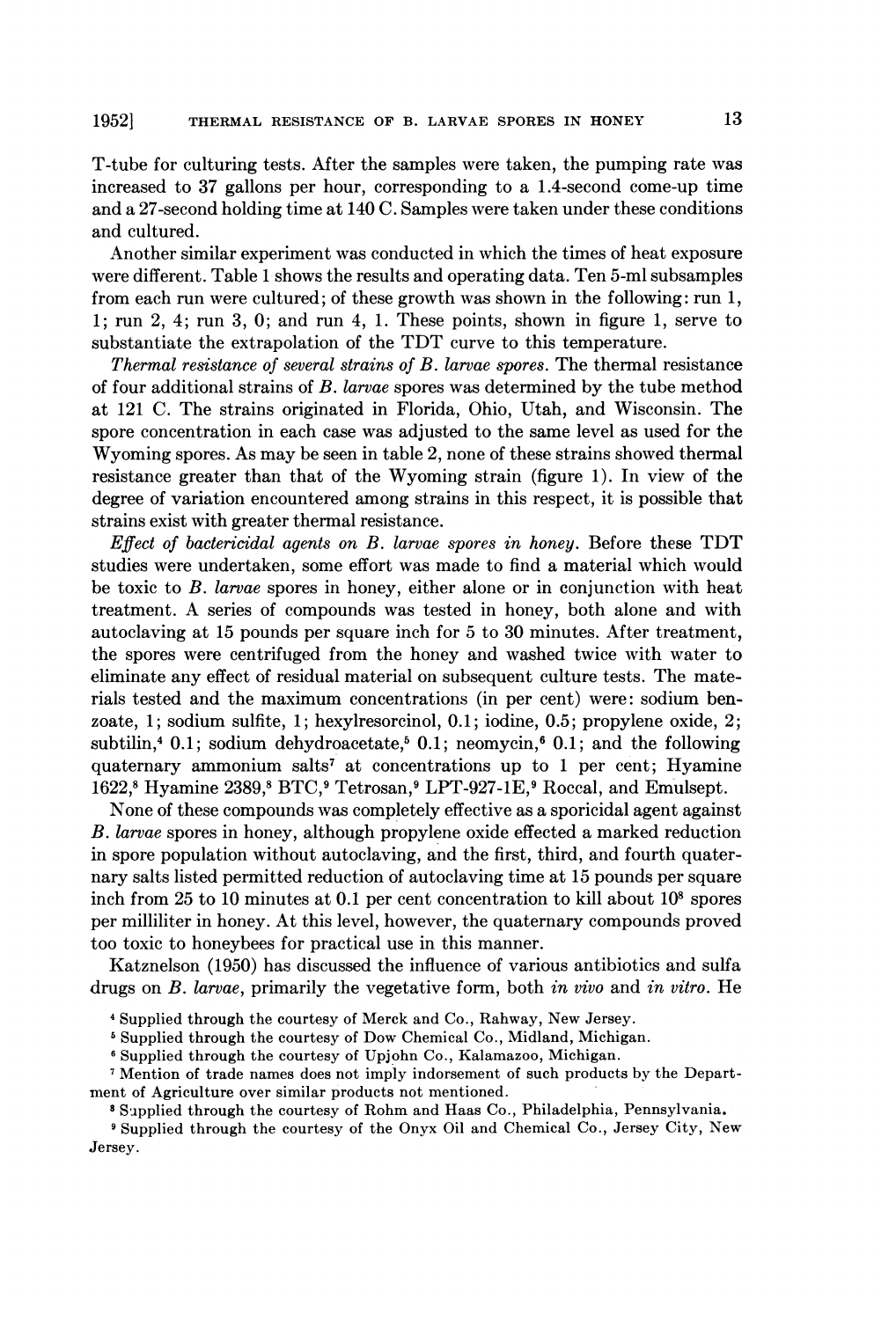was unable to demonstrate any sporicidal effect of sodium sulfathiazole solutions, of clavacin, or a germicide, "amosol".

# DISCUSSION

Much of the honey that might be used for bee feeding after suitable sterilization would be honey of pronounced flavor with limited commercial acceptance. Buckwheat honey is in this category. When heated, this honey forms a gelatinous precipitate, which could interfere with processing and possibly with later use. By acidification of such honey from its normal pH of 3.6 to 4.0 to pH 3.0, this coagulation can be avoided.

It is realized that in view of the logarithmic order of death of bacterial spores, there is no such thing as an absolute end point for their destruction (Stumbo, 1949). Several factors, however, render it extremely improbable that honey treated by a process based on these data could transmit American foul brood in bee colonies fed such honey. The number of spores with which the data were obtained  $(10<sup>7</sup>$  to  $10<sup>8</sup>$  viable spores per milliliter) is much greater than the highest number reported to occur in honey produced by severely diseased colonies. Sturtevant (1951) determined the B. larvae spore content of samples of surplus honey taken from 290 combs produced in supers above excluders by 8 colonies having varying degrees of American foul brood infection. The highest number of spores (total viability unknown) in a sample of the surplus honey from a fairly heavily diseased colony was  $46.2 \times 10^4$  per cubic centimeter. In practice, dilution with uninfected honey would reduce this considerably. Sturtevant (1932) has reported that at least  $50 \times 10^3$  spores per milliliter of (sugar) sirup are necessary to infect a healthy colony with American foul brood. As pointed out by Woodrow (1941) and Burnside (1945), bee larvae more than  $2\frac{1}{4}$  days old do not become infected with foul brood; hence spores with a heat induced delayed germination time of greater than  $2\frac{1}{4}$  days are not virulent. The first effect of heating is slight delay in germination; more severe heating may cause a delay of several weeks (Burnside, 1940a, 1945).

In consideration of these factors, it is believed that honey given heat treatment according to the data presented herein will not transmit American foul brood if fed to honeybees. Toxicity tests and feeding tests of American foul brood infected honey sterilized by the continuous process mentioned before are in progress.

### ACKNOWLEDGMENTS

The authors are indebted to James I. Hambleton of the Division of Bee Culture, Bureau of Entomology and Plant Quarantine, for the foul brood-infected combs and for toxicity and acceptance testing of various samples of honey. They also gratefully acknowledge the cooperation of J. B. Claffey, R. P. Homiller, and E. 0. Strolle of the Chemical Engineering and Development Division of this Laboratory in designing, constructing, and operating the high temperature-short time heating equipment. Valuable counsel from Dr. H. Katznelson, Dr. S. R. Dutky, and Dr. T. C. Cordon is also appreciated.